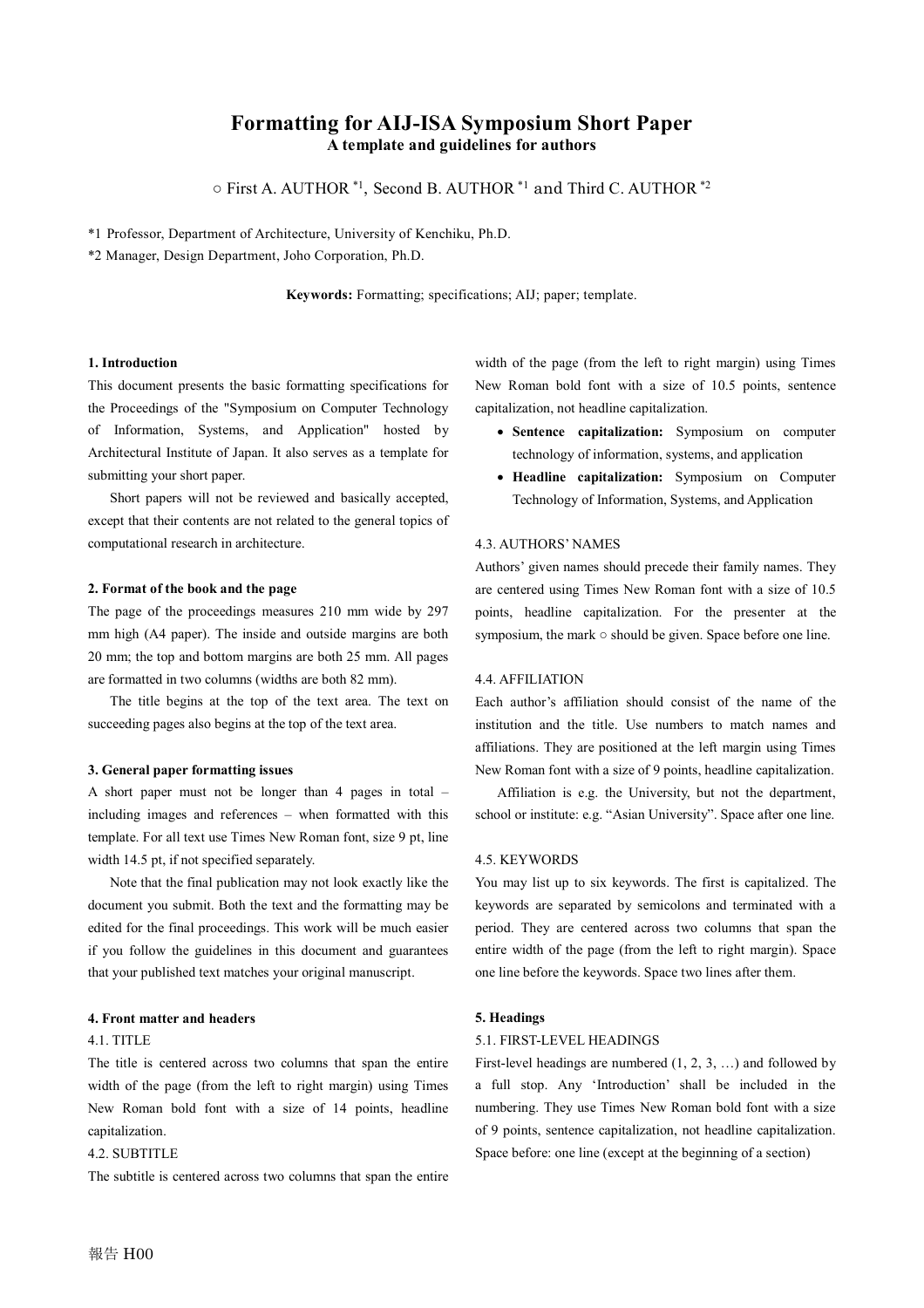## 5.2. SECOND-LEVEL HEADINGS

Second-level headings are numbered (e.g., x.1, x.2, x.3, ...) and followed by a full stop. They use Times New Roman font with a size of 9 points, all caps. Space before: one line (except at the beginning of a section).

## 5.3. THIRD-LEVEL HEADINGS

Third-level headings are numbered (e.g., x.x.1, x.x.2, x.x.3, …) and followed by a full stop. They use Times New Roman italic font with a size of 9 points, sentence capitalisation, not headline capitalisation. Space before: one line (except at the beginning of a section).

## **6. Text**

## 6.1 TEXT

The first paragraph of text following a heading is not indented. It is the root style of all other paragraph styles in this document.

All except the first paragraphs of text have an indent of 5 mm.

## 6.2. BULLET LISTS

Bullet lists consist of two or more consecutive paragraphs (each marked by a bullet) separated from the text preceding and following. See in 4.2 and 7.

- **Bullet paragraph**: left indent 10 mm.
- **Bullet paragraph**: left indent 10 mm.

### 6.3. FIGURES

Figures should be numbered and inserted into the text after the first reference to it (Figure 1). They should have one line of space before the figure and after the caption (except at the end of a section). There is no space between the image and the caption. The caption for a figure goes below the figure. Do not use a table into which you insert images. Create one image that includes all images at once. Figures should fit within the column width of 82 mm or within the type area width of 170 mm.



Figure 1. This is the caption of a figure. It goes below the figure.

## 6.4. TABLES

Tables should be numbered and inserted into the text after the first reference to it (Table 1). They should have one line (12 pt) of space before the caption and after the table (except at the end of a section). The caption for a table goes above the table. The table should fit within the column width of 82 mm or within the type area width of 170 mm. The table-body-text shall use Times New Roman font with a size of 8 points and line width of 11 points.

|  |  | Table 1. This is the caption of a table. It goes above the table. |
|--|--|-------------------------------------------------------------------|
|--|--|-------------------------------------------------------------------|

| Please use Times New Roman   Please use Times New Roman |                              |
|---------------------------------------------------------|------------------------------|
| font with a size of 8 points                            | font with a size of 8 points |
|                                                         |                              |

### 6.5. EQUATIONS

Equations are numbered in parentheses at the right margin.

$$
C^2 = x^2 y^2 + A x^2 + 2Bxy \tag{1}
$$

### **7. Citations and References**

Citations use the Vancouver reference style, use numbers in the text that refer to reference list. The numbers are in parentheses and superscript<sup>2)</sup>. References are numbered consecutively in order of appearance in the text.

### **8. Back matter**

All back matters use Times New Roman font, size 8 pt, line width 11 pts.

### 8.1. ACKNOWLEDGEMENTS

The heading uses the bold style and is unnumbered. See the sample below.